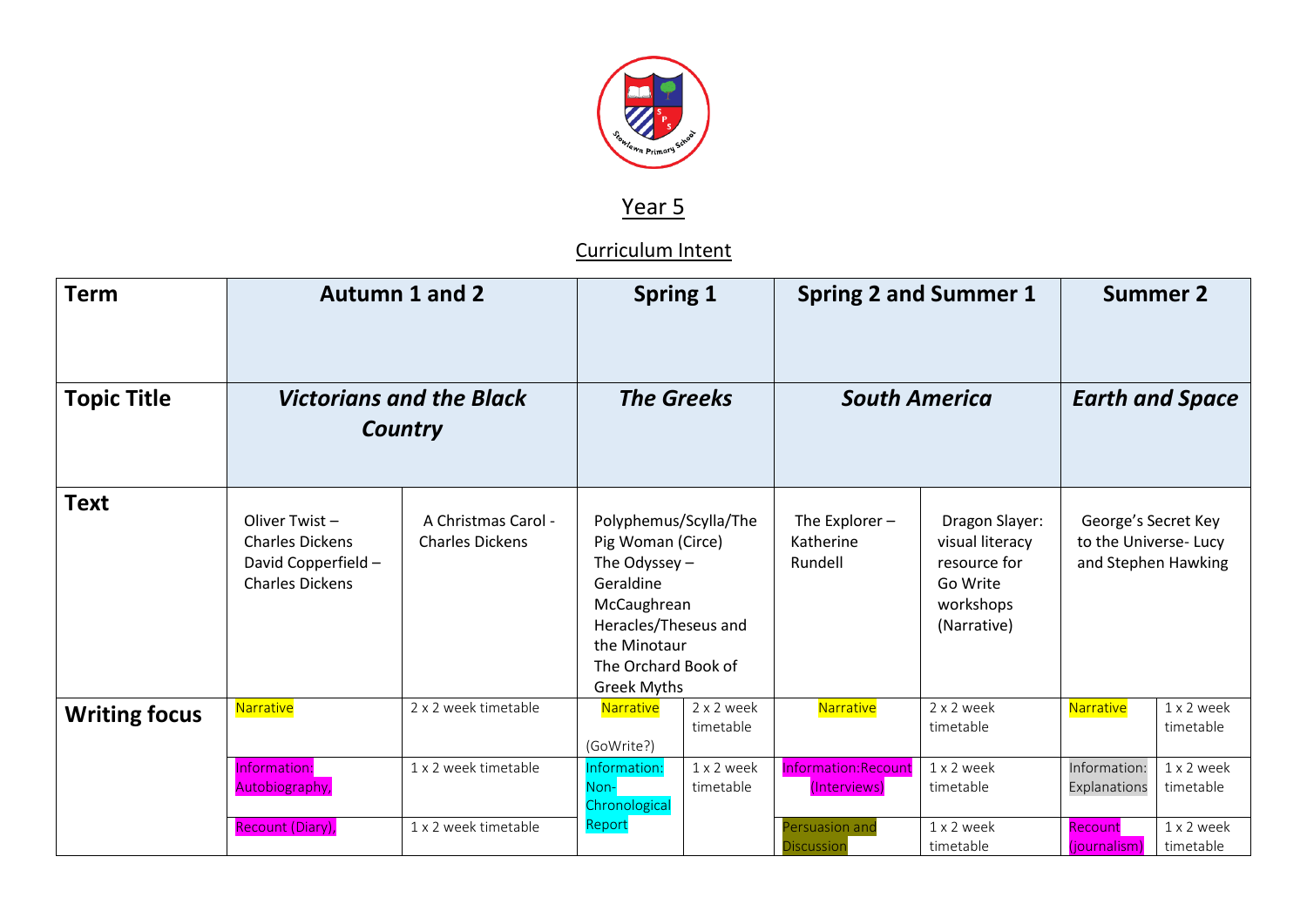|                | Explanations  | 2 week timetable     |                       | ı week |                           | 2 weeks |                  |  |
|----------------|---------------|----------------------|-----------------------|--------|---------------------------|---------|------------------|--|
|                |               | 1 week               |                       |        |                           |         |                  |  |
| <b>Science</b> | Properties of | Properties and       | Forces                |        | Animals including humans. |         | Earth and space. |  |
|                | materials     | changes in materials | Wind resistance focus |        |                           |         |                  |  |

| Geography      | <b>Physical Geography</b><br>Mountains (focused on the UK)<br>To name and locate countries and cities of the<br>UK, geographical regions and their identifying<br>physical characteristics in contexts of mountain<br>ranges.<br>(resources can be found on Twinkl) | <b>Geographical Skills and</b><br><b>Fieldwork</b><br>Use 8 point compasses,<br>begin to use 6 figure grid<br>references.<br>Making maps, draw or<br>sketch maps using<br>symbols and keys. Use<br>and recognise OS map<br>symbols regularly. | <b>Locational Knowledge</b><br>Locate the world's countries (using<br>maps, atlases globes or<br>digital/computer mapping), using<br>maps to focus on South America<br>(including major cities).<br><b>Place Knowledge</b><br>Case study comparing a city in the UK<br>and South America, focusing on<br>human and physical characteristics,<br>topographical features and land use<br>patterns, considering how these may<br>have changed over time.<br>$UK$ $City$ $\qquad \qquad \qquad \qquad$<br><b>South America</b> |  |
|----------------|---------------------------------------------------------------------------------------------------------------------------------------------------------------------------------------------------------------------------------------------------------------------|-----------------------------------------------------------------------------------------------------------------------------------------------------------------------------------------------------------------------------------------------|----------------------------------------------------------------------------------------------------------------------------------------------------------------------------------------------------------------------------------------------------------------------------------------------------------------------------------------------------------------------------------------------------------------------------------------------------------------------------------------------------------------------------|--|
| <b>History</b> | Place period on a time line.<br>Explain how changes that occurred throughout<br>the Victorian period influence the future.<br>Describe features of this time.<br>Local Area Study; then and now                                                                     | Make a study of Greek<br>life and achievements<br>and their influence on<br>the western world<br>Children should be able<br>to place important events<br>on the Greek timeline,<br>identify three things that                                 |                                                                                                                                                                                                                                                                                                                                                                                                                                                                                                                            |  |